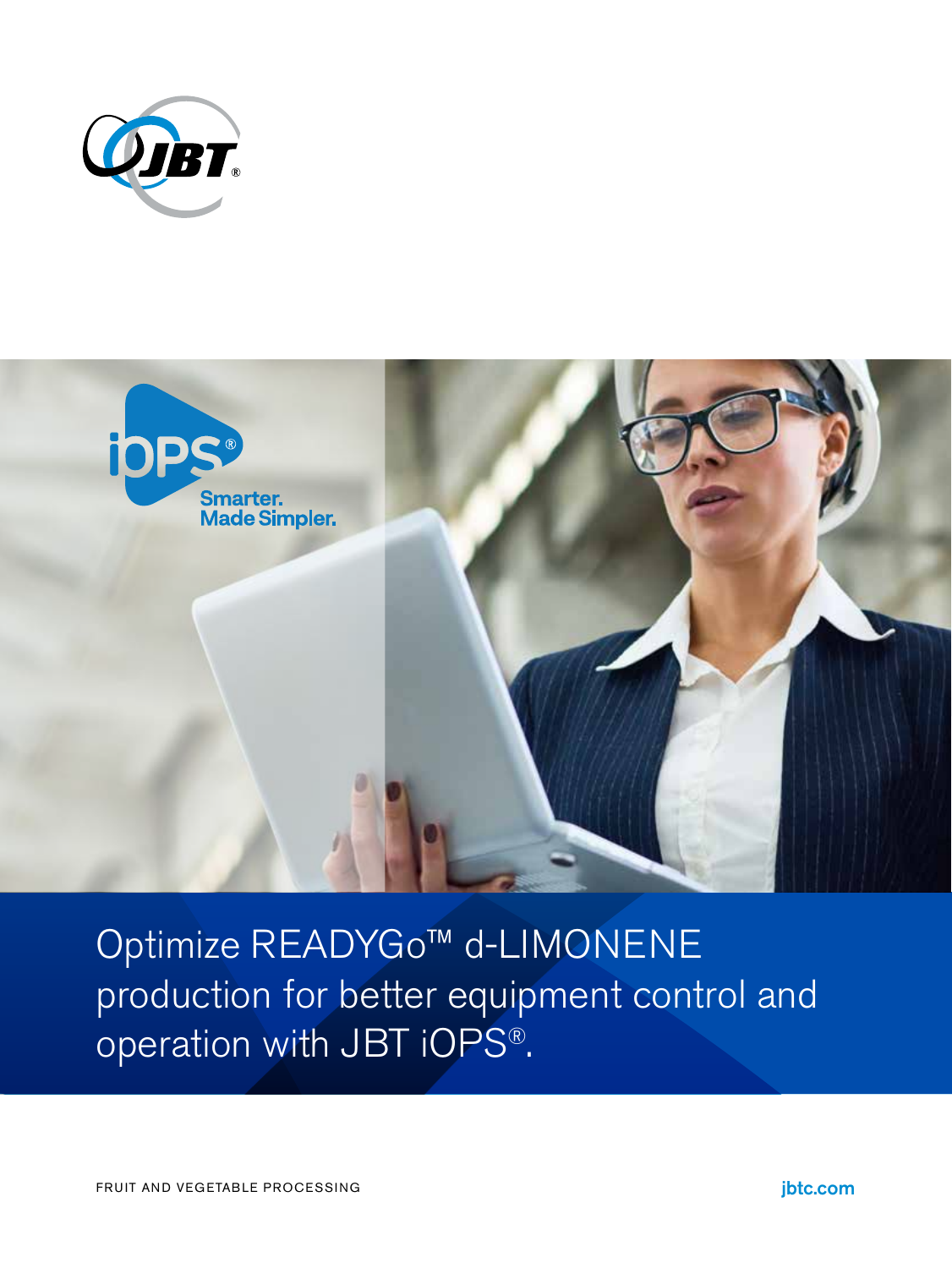JBT  $i$ OPS<sup>®</sup> is Overall Equipment Effectiveness (OEE) software for improved terpene recovery utilization, visibility and control. **With iOPS® manufacturers can capture more data, analyze it faster, and act on it immediately**. Get access to important production effectiveness data in real time to locate bottlenecks and root causes through production and machine utilization reports. iOPS® is based on **agnostic technology to connect with your existing systems.**



iOPS® collects data 24/7 and uploads to a military grade secure cloud service. From connection to transmission and storage, all data is fully encrypted with two-factor authentication. By monitoring OEE & downtime, manufacturers can pinpoint failures within the READYGo™ d-LIMONENE production environment. The data can then be analyzed and viewed from different angles with user friendly dashboards. **The insights gained help to formulate improvement measures in your production line**.

# iOPS® DETAIL DASHBOARDS





iOPS®: Smarter and simpler.



On this page, the machine's OEE data can be found in more detalis for the selected period.

OEE RATE = Quality Rate\* Availability Rate\* Productivity Rate\*

## **DASHBOARD OEE RATE MACHINE CYCLES**

## **ALARM LOGGING**



Detailed machine cycles, when it was started, ended, cycle duration, etc.

- $\checkmark$  Cycle execution overview
- $\checkmark$  Time arrangement of cycles in pie chart
- $\checkmark$  Graph showing the evolutions of cycles



Record of all alarms and an occurrence list

- $\checkmark$  Alarms overview, provides a list of all allarms that occurred sorted by time
- $\checkmark$  All system alarms occurence log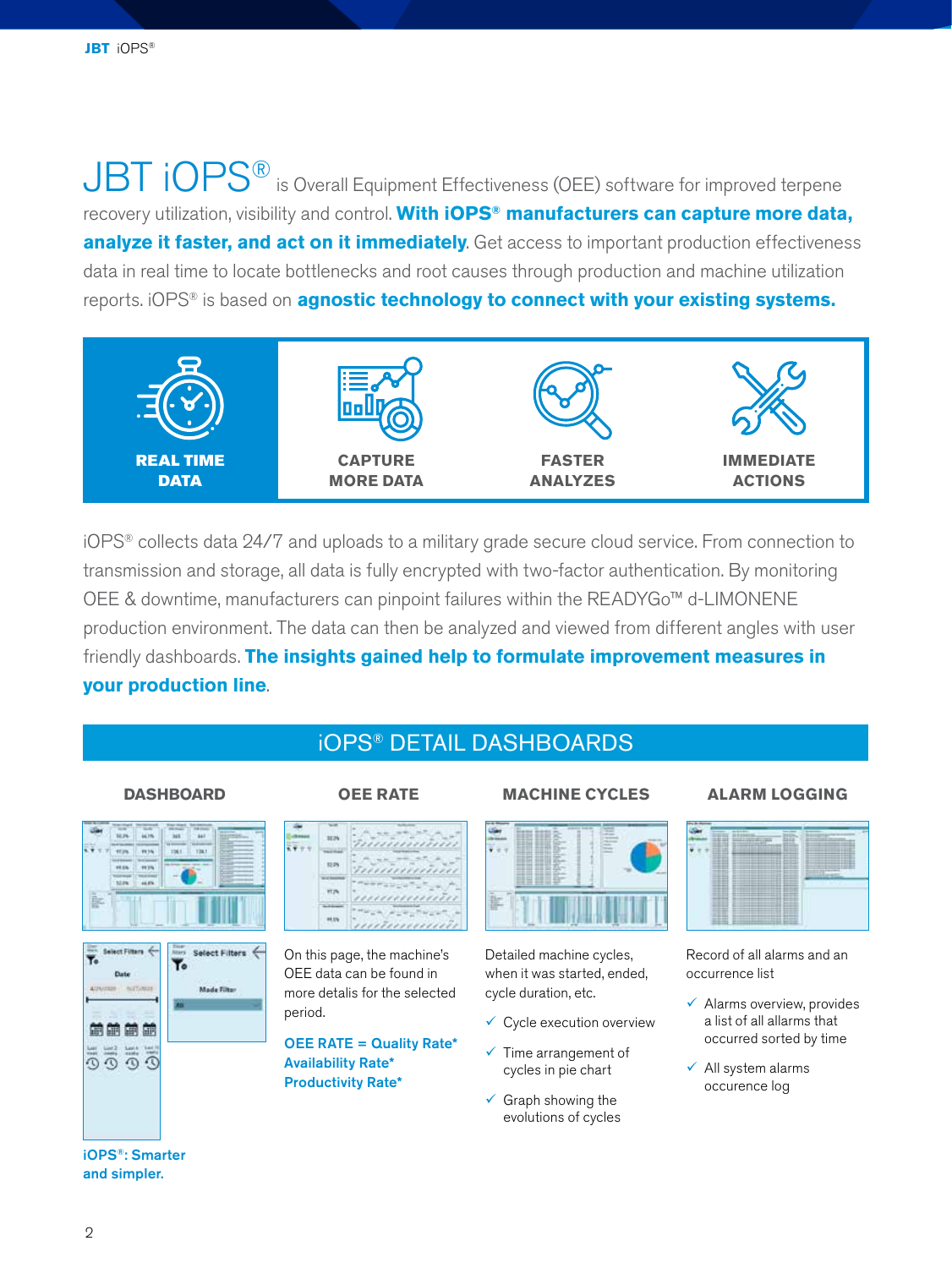# **Features & Benefits**

- $\checkmark$  Analytic status reports
- $\checkmark$  Real time trending available
- $\checkmark$  Configurable alarms and triggers
- $\checkmark$  Powerful drill-down reporting
- $\checkmark$  Higher productivity at lower cost
- $\checkmark$  Initiate work orders for maintenance
- Central location of data in a single dashboard
- $\checkmark$  Predefined set of managerial reporting available

The main iOPS® dashboard contains high level key performance indicator statistics for measuring OEE, Availability, Productivity and more. Click on any of the information buttons on the main dashboard to drill down to detailed granular KPI data. All dashboards generate reports and filter by date ranges, with drill down by

- $\checkmark$  Analysis on operational processes
- $\checkmark$  Operational benchmarking to compare performance over time



predefined time periods or zoom on month, week and day. Detailed, color coded-graphs and charts enable the maintenance team to quickly view and analyze data and formulate improvement measures in the production line. Additional filters include the ability to sort by lot, batch, recipe, alarm, operator and customer.

# iOPS® DETAIL DASHBOARDS

## **MTBF & MTTD + MTTR**



MTBF *(Mean Time Between Failures).* Average Duration Production Run *Total Downtime* in hours *Average Downtime* in minutes List of all machine stops Evolution of MTBF in graphical form

# **MANAGEMENT**

# **REPORT**



- $\checkmark$  Total oil production (d-limonene)
- $\checkmark$  Total steam consumption
- $\checkmark$  Total emulsion consumption
- $\checkmark$  Evolution in Pareto chart

# **PRODUCTION REPORT**



Condenser heat exchange behavior, monitoring inlet and outlet water temperature along with the oil temperature.

Process parameters controlled by the machine; mixing pressure; mixing temperature; flow; steam pressure; amount of oil produced; steam consumption x oil recovery.

## **PRODUCTION REPORT 2**



Analysis of process variables controlled by the system and the produced oil value

- $\sqrt{\phantom{a}}$  Back pressure
- $\checkmark$  Temperature
- $\checkmark$  Emulsion flow
- $\checkmark$  Produced oil flow